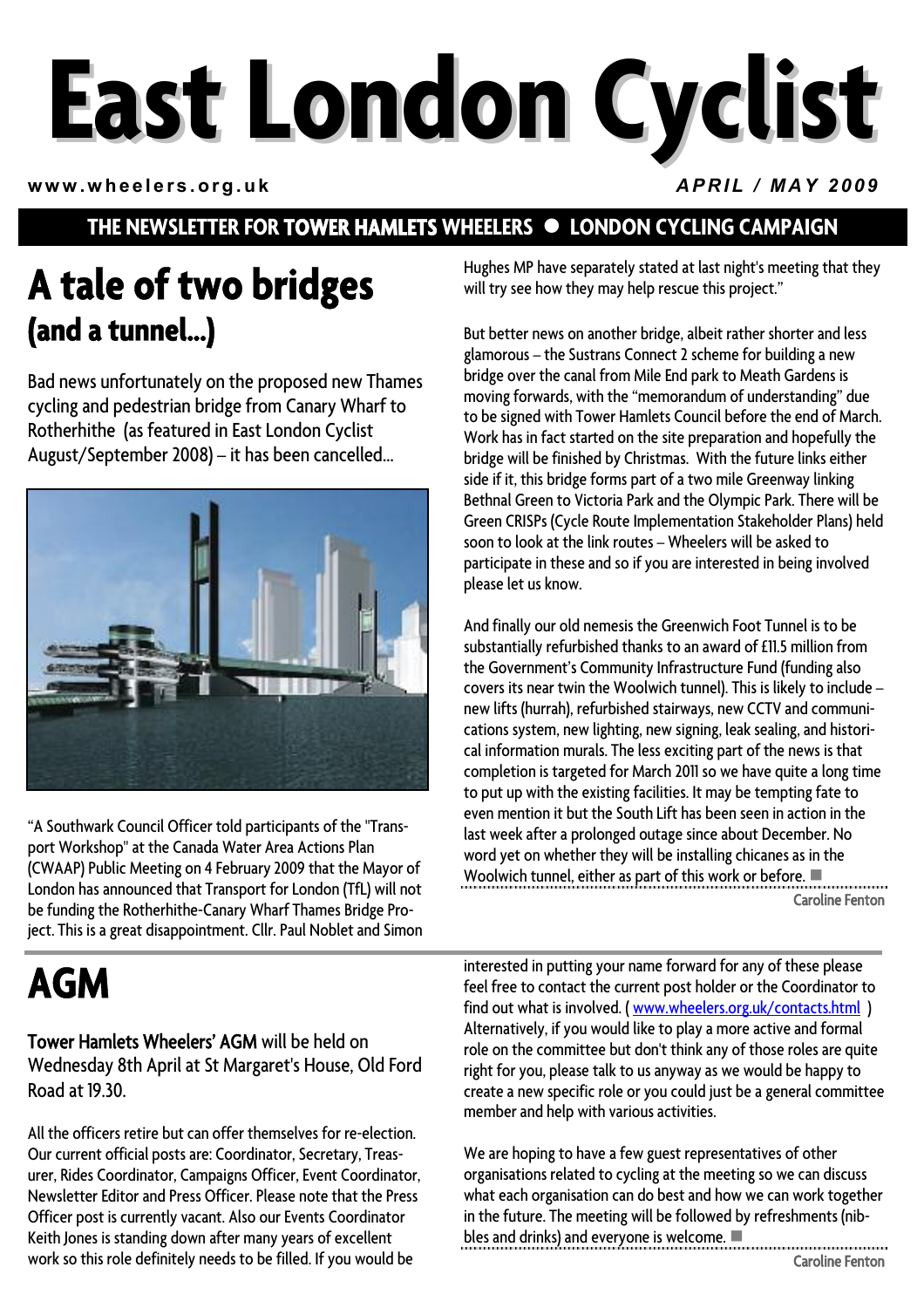# **My bike and I...**

#### First in a series, with Tracy explaining that having an 8 month-old son and cycling are not incompatible....

I knew that I would need a new bike with a new baby around it seemed a perfect excuse to replace my trusty old Trek with something more sleek and modern. Just after Christmas, with spring just a sniff away, 8 month Wilf and I spent a very pleasant day in the company of Steve, in search of my new steed, to be fitted with a baby seat of course.

My new Specialized Vienna is a delight to ride, and even easier on the eye. Riding with a baby on board was much easier than I thought - though I do have to slow down to a halt if I need to make a slow U turn for any reason, or we over balance!

Wilf looks cute in his pirate helmet, and I love listening to his chirpy chatter as we pass dogs, birds and other items of interest. My main problem is that he has an unnerving tendency to fall asleep and then lurch sideways despite being firmly strapped in. I now try to ensure that he has just woken up from a nap before setting off, mainly to avoid being shouted at by White Van co-pilots, 'Oi, wake yer baby up!'



And when I do get to ride it without him - I get that amazing sense of freedom of travelling from a to b in London without being constrained by bus routes (not to mention the buggy). My new route from Limehouse to Rosebery Avenue via the Barbican and Clerkenwell is practically an architectural tour and on a bright winter morning, sheer joy.

Last week, I took it in for its six-week check - the bike, that is. And just for fun, I got myself a smart little wireless computer fitted. It seemed like the right thing to do.

So for now, Wilf is the youngest Tower Hamlets Wheeler.... unless of course you know better.... -------------------------

Tracy Karkut-Law

## Did you know…?

Tower Hamlets Wheelers have some useful equipment that is available for you to borrow:

We currently have a Raleigh bike, suitable for someone from about 5' up to 5'8" - you can borrow this for wheelers' rides if your own bike is off the road or maybe you have a friend or relative who doesn't have a bike and would like to join the ride

A bicycle trailer - suitable for lugging around reasonable quantities of shopping, rubbish to the tip etc

A Cristiania tricycle (www.christianiabikes.com) - as above but carries lots more stuff, could be useful for moving house!

If you are interested in any of these please contact caroline@wheelers.org.uk. We may ask for a deposit against the safe return of the item, and we need to see a valid LCC or CTC membership card. All items borrowed at your risk and you are liable for any damage to the equipment or third parties/property.

## Very Vélib

Gary Cummins writes in response to the 'Way to go' article in the last issue of East London Cyclist:

… I'd like to respond to the comment in the last issue about Velib, particularly the statement: '*There have been problems also with* inexperienced cyclists in the Paris Velib scheme, with accidents and at least one fatality'.

After 20+ million trips, that is not a problem! There were more deaths among cyclists in London. Sadly, it is easy to find articles knocking cycling initiatives; a quick perusal of the Internet finds one donk-brained article, which said:

'Two users of Vélib' - which does not offer helmets - were crushed to death this year, both in collisions with lorries'.

Helmets would not have made any difference in these cases.

The problems in Paris have come from the number of bikes stolen, and the cost of replacements.

Speaking in relative terms, cycling arguably gets safer in these cities because of the increased volume of cyclists on the streets.

Please don't misunderstand me, I am not dismissive of the risk, but the actual figures associated with Velib are amazingly low compared to the overwhelming number of journeys, and number of users, with an average 70,000 trips per day with 190,000 annual pass holders, the Parisian scheme is only the most recent of many such projects operating in Europe.  $\blacksquare$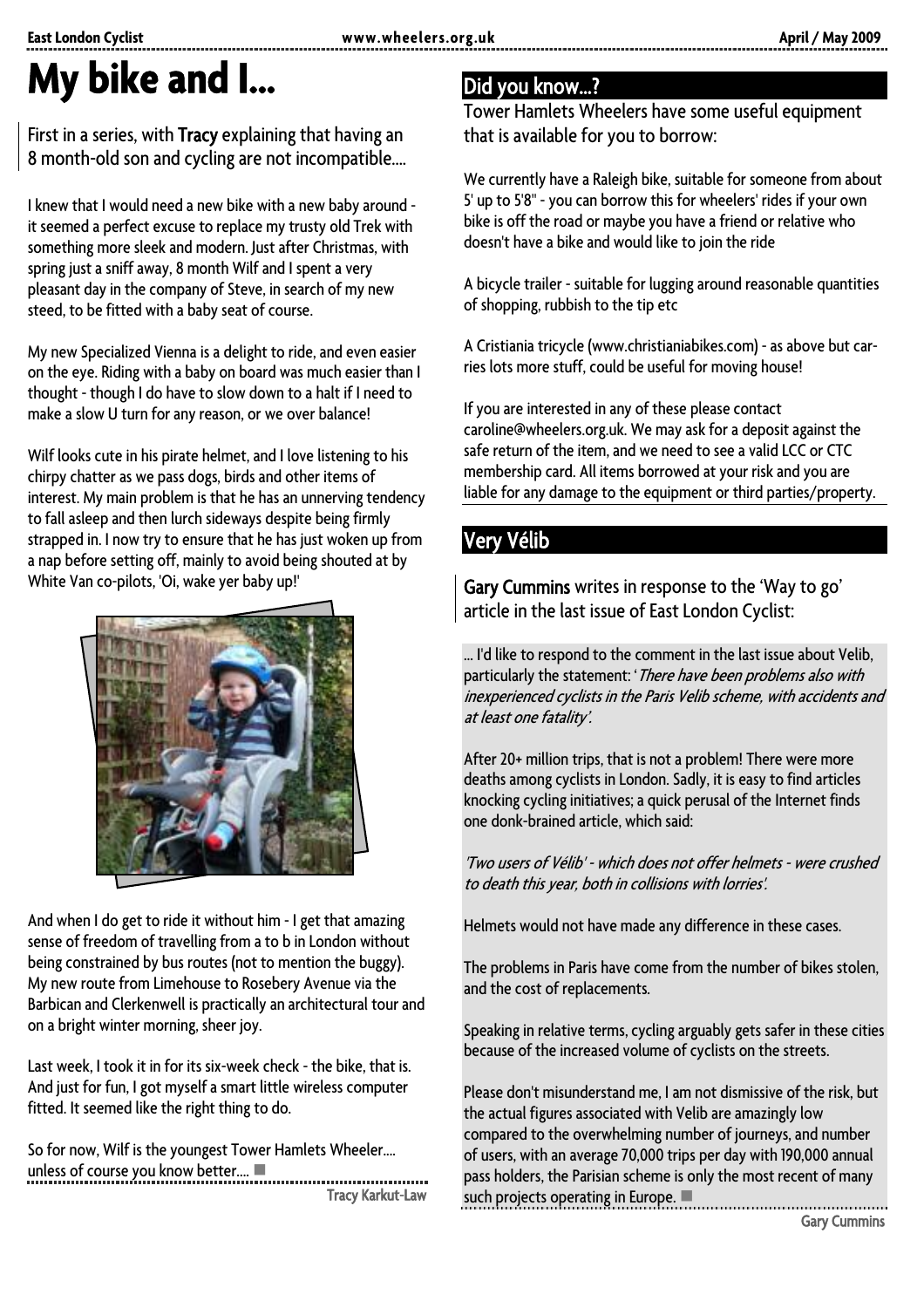# **E-Mail lists**

We have two e-mail lists (aka e-groups) for you to join and keep up to date with Tower Hamlets Wheelers.

The first is our e-mail discussion group. This is our general discussion email group where all subscribers can post messages relevant to cycling and ideally Tower Hamlets related.

To join the discussion now, send a blank email to: [towerhamletswheelers-subscribe@yahoogroups.com](mailto:towerhamletswheelers-subscribe@yahoogroups.com)

We have recently added a new group "thw-mailing" for people who want to keep up to date with Wheelers activities, but don't want the chatter from the regular e-group. Subscribe to this and you will get advance notice of all our forthcoming rides, events, meetings and workshop sessions, plus a few carefully selected non-THW happenings. You will also get any updates such as changes in dates/meeting arrangements/venues etc to save checking out the website. Described by the moderator as "the quiet list for busy people" you can join by sending a blank email to:

[thw-mailing-subscribe@yahoogroups.com](mailto:thw-mailing-subscribe@yahoogroups.com)

Messages sent to the Rides/Events list will automatically be sent to the discussion group so you don't need to subscribe to both lists.

More information:

<http://www.wheelers.org.uk/egroup.html>

........................ Caroline Fenton

# **Gearing up for spring**

Although Wheelers have been out riding all winter (well sheltering in cafes quite a lot too), spring is when we move up a gear for rides and events. We are aiming to offer plenty of variety with short, medium and long rides, some on Saturdays and some on Sundays, some on weekday evenings and the continuation of our popular monthly "breakfast ride"

We haven't yet decided on definite dates for everything but to give you a quick taste of what is to come here are some of the ideas we are working on – these will be advertised on our website and via the e-group and mailing list.

- Nature reserves of Essex Rainham Marshes and beyond
- Pedal to pedalo a fun ride to a park where we can swap our bikes for boats.
- Suffolk villages exploration usually with a great tea stop thrown in
- Another weekend away our Spring weekend sold out quickly
- Ace café evening ride the legendary biker café on the North Circular via the canal
- $\bullet$  Hell of the East (that's cobbles to you and me)  $\blacksquare$

# **Credit crunch cycling**

Okay… hands up all those who are now sick of hearing the words "Credit Crunch" and sentences starting "In the current economic climate…."

In recent months I have seen many people taking up or returning to Cycling as a cheap way of getting around in London, especially when on a tight budget. Many people are turning to their bikes that have sat unused for a while, now dug out of the shed or from the balcony, dusted down and given a new lease of life and a bit of TLC at the Wheelers monthly workshop!

Even a moderately priced new bike can pay for itself within a year when compared with the price of monthly travelcards.

So, I thought I'd see if we could find local people willing to take up the challenge of buying a bike on a budget, and to see what's possible, with a little help and advice from Tower Hamlets **Wheelers** 

The first to take up the challenge is Jill. Jill loves walking, especially the many towpaths and parks in the area, and wants to explore by bike. Having not ridden a bike for a long time, Jill needed a little confidence boost, so I suggested signing up for the free cycle training at BikeWorks (funded by Tower Hamlets Council.)



I went along to see Jill with instructor Neil at Bikeworks (pictured) and soon, she was riding around Victoria Park with a very big smile and even more enthusiastic than before!

We'll keep in touch with Jill and see how she gets on.... I think she may have caught the cycling 'bug'!

If you, or somebody you know would also be up for our challenge, then please get in touch with me: RobL@wheelers.org.uk / 07973 815198